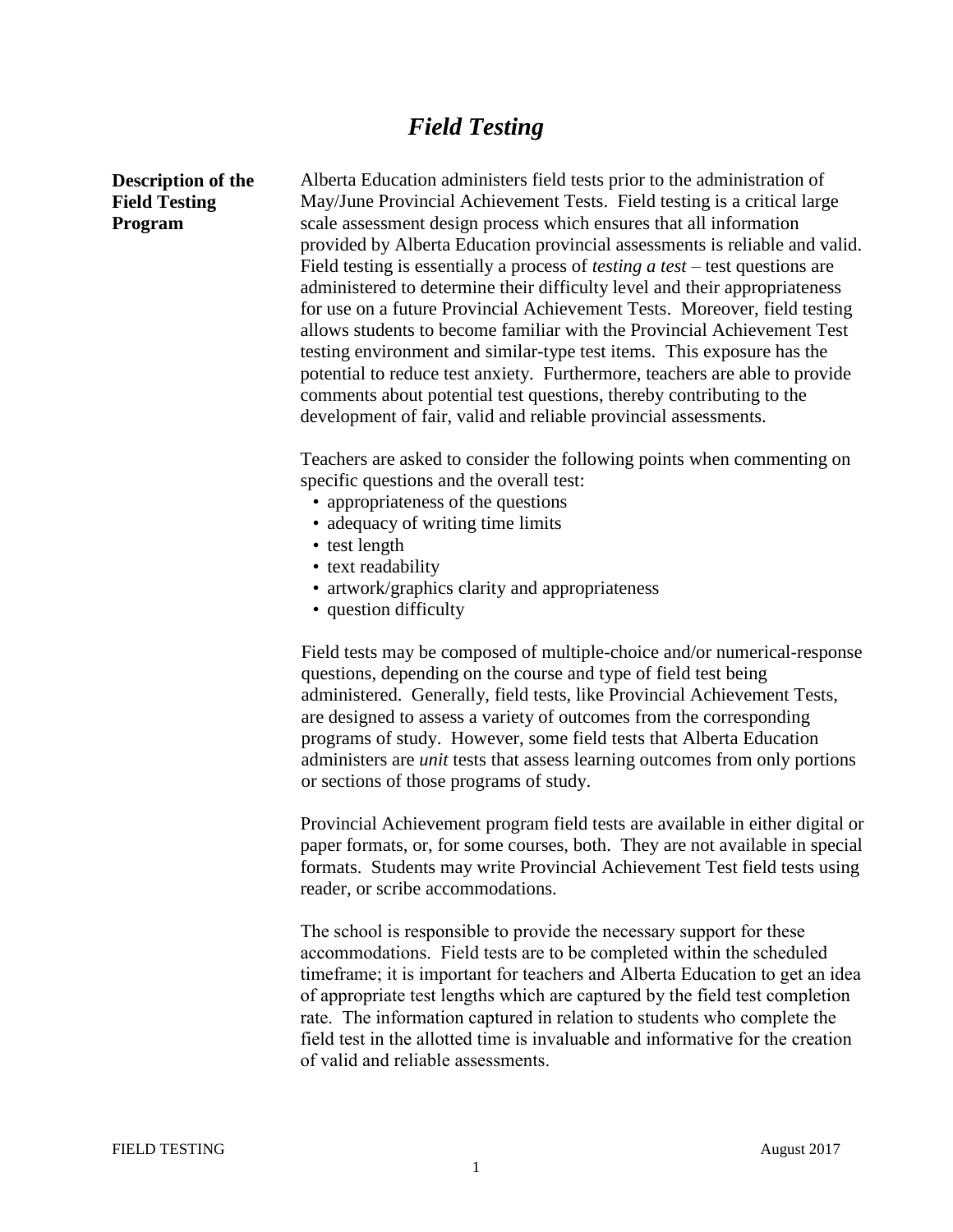|                                                           | It is best if all students complete the field test. If class time permits and<br>students need more time, the writing time may be extended for 15-mins.<br>However, students who are unable to complete the entire field tests are not<br>to be penalized and raw scores may be prorated. Teachers may create a<br>mark for the student out of the number of questions completed and not the<br>entire field test. Students should not be instructed to guess the remaining<br>answers on the field test as this will skew the statistics of the field test. |
|-----------------------------------------------------------|--------------------------------------------------------------------------------------------------------------------------------------------------------------------------------------------------------------------------------------------------------------------------------------------------------------------------------------------------------------------------------------------------------------------------------------------------------------------------------------------------------------------------------------------------------------|
|                                                           | All field tests are secure before, during and after the administration.<br>Digital format field tests are administered to students using computers<br>under the supervision of the teachers who requested them. Digital field<br>tests must be administered to students using Alberta Education's Quest $A+$<br>locked browser application, which is available for download at<br>https://questaplus.alberta.ca/help/requirements.html.                                                                                                                      |
|                                                           | Paper format field tests are delivered to, and administered by, an assigned<br>Alberta Education field test supervisor. Paper format field tests are<br>administered to students in Francophone schools by field test supervisors<br>who speak French. Every effort is made to schedule French speaking field<br>test supervisors to administer paper format field tests to students in French<br>Immersion programs.                                                                                                                                        |
| Participation<br>Requirements                             | For a class of students to be selected to have a field test administered at<br>their school, the following conditions must be met:<br>1. A teacher must submit a request for a field test by the deadline. Field<br>test requests are submitted through an online request system:<br>http://public.education.alberta.ca/FieldTestScheduler or by using a<br>paper-based form: https://education.alberta.ca/media/3272826/pat-<br>paper-format-field-test-request.pdf                                                                                         |
|                                                           | The following presentation will walk staff though the field test request<br>process: https://prezi.com/6klnbxqfgloy/field-test-request-<br>help/?utm_campaign=share&utm_medium=copy                                                                                                                                                                                                                                                                                                                                                                          |
|                                                           | 2. A field test placement of the type specified by a teacher on a field test<br>request application must be available for scheduling.                                                                                                                                                                                                                                                                                                                                                                                                                        |
| <b>Field Test Security</b><br>and Administration<br>Rules | For field test results to be valid and reliable, field tests must be<br>administered under conditions that are similar to those that apply to the<br>administration of Provincial Achievement Tests. Consequently, all of the<br>directives and rules that are specified in this bulletin for the administration<br>of Provincial Achievement Tests apply to the administration of field tests.                                                                                                                                                              |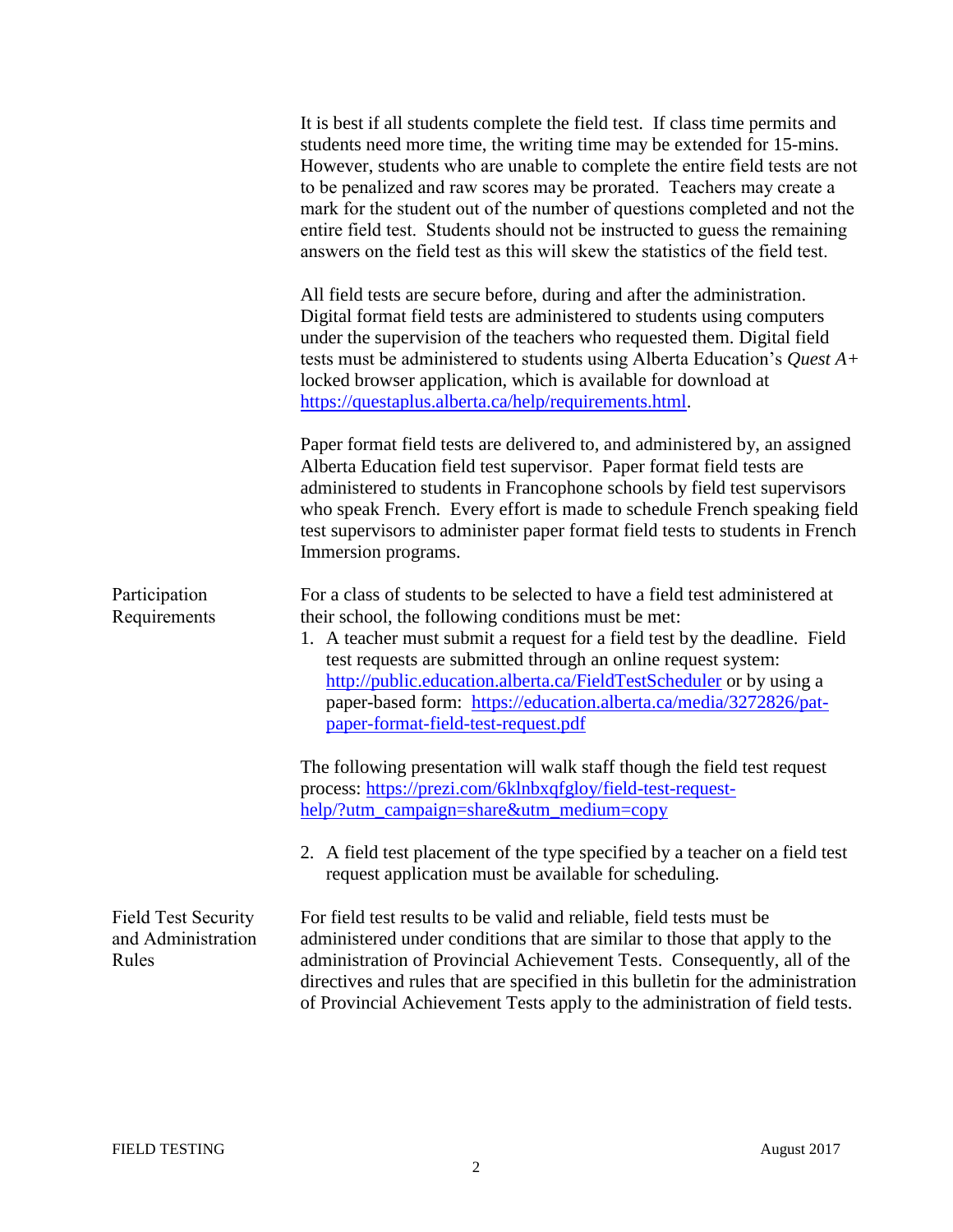In addition to the directives and rules that are specified elsewhere in this bulletin, the following rules must be adhered to when field tests are administered in a school:

- 1. The security of all field test materials must be maintained before, during, and after their administration.
- 2. Paper format field tests must be administered by, and remain in the custody and control of, Alberta Education personnel at all times.
- 3. Digital format field tests must be administered by, and at all times remain under the custody and control of, the teacher whose students are writing them.
- 4. Teachers whose students are writing paper format field tests must be present in the examination room at all times.
- 5. Teachers whose students are writing paper format field tests may verify the answer key and review and validate test questions.
- 6. Prior to reviewing and validating a paper format field test, a teacher must review and sign a declaration concerning the security of the field test materials.
- 7. Only teachers whose students are writing a particular field test may examine its contents.
- 8. Validation of a paper format field test must occur in the examination room where the field test is being administered.
- 9. Validation of a digital format field test may occur within a 24-hour period following the field test administration.
- 10. No paper or digital format field test question or answer key may be copied, either by hand or digitally for any purpose.
- 11. Discussion of field test questions after their administration must be limited to a review of the concepts being assessed rather than to details of specific questions.
- 12. Students must be made aware of the purpose and importance of a field test prior to its administration. Field tests are not intended to be used as a student assessment, they *test* the test items.
- 13. Students who arrive late are not permitted to write a field test if there is insufficient time for them to complete it within the scheduled administration time.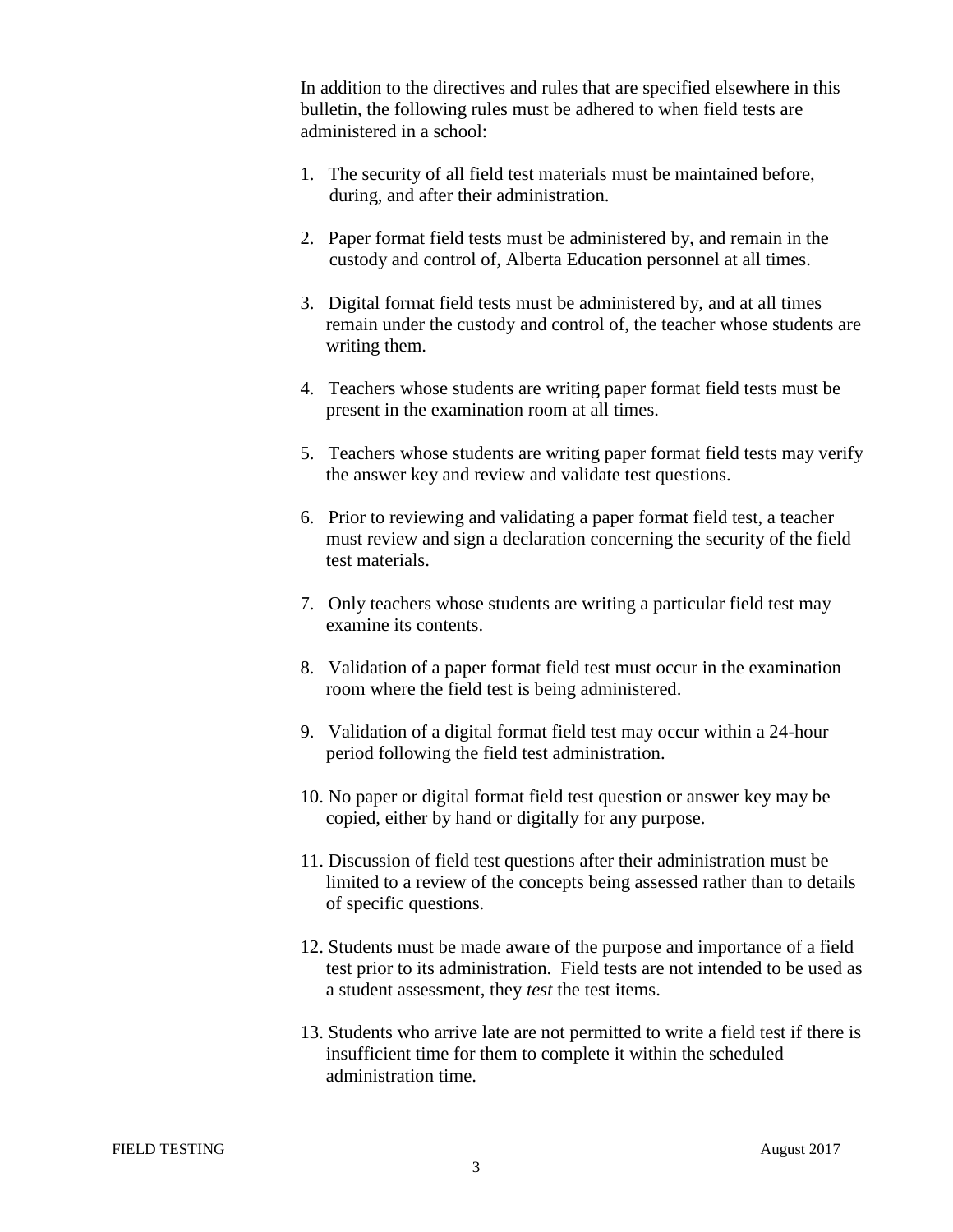| <b>Field Test Scoring</b>                                  |                                                     | The machine scored questions on paper format field tests will be marked<br>by the field test supervisor; student scores will be tabulated and provided to<br>the participating teacher before the supervisor leaves the school. Alberta<br>Education will provide no other field test marks.                                                     |  |
|------------------------------------------------------------|-----------------------------------------------------|--------------------------------------------------------------------------------------------------------------------------------------------------------------------------------------------------------------------------------------------------------------------------------------------------------------------------------------------------|--|
|                                                            |                                                     | The machine scored sections of a digital format field test will be<br>electronically marked by Alberta Education.                                                                                                                                                                                                                                |  |
| <b>Field Test</b><br><b>Administration</b><br><b>Dates</b> |                                                     | In 2017-2018, Alberta Education will administer paper and digital format<br>field tests for Provincial Achievement Test courses as follows:                                                                                                                                                                                                      |  |
|                                                            | <b>Paper Format Field Test Administration Dates</b> |                                                                                                                                                                                                                                                                                                                                                  |  |
|                                                            | <b>Unit Tests:</b>                                  |                                                                                                                                                                                                                                                                                                                                                  |  |
|                                                            | <b>Year End Field</b><br><b>Tests:</b>              | April $16 - May 4$<br>• Français 6 et 9 Partie A: Écriture<br>• French Language Arts 6 et 9 Partie A: Écriture<br>• Grade 6 ELA Part A: Writing<br>• Grade 9 ELA Part A: Writing<br>• K&E 9 ELA Part A: Writing                                                                                                                                  |  |
|                                                            |                                                     | May $14 -$ June 15<br>• Français 6 et 9 Partie B : Lecture<br>• French Language Arts 6 et 9 Partie B : Lecture<br>• Grade 6 ELA Part B: Reading<br>• Grade 9 ELA Part B: Reading<br>• K&E ELA 9 Part B: Reading<br>• Grade 6 Mathematics and Mathématiques Part A<br>• Grade 9 Mathematics and Mathématiques Part A<br>$\bullet$ K&E Mathematics |  |

| <b>Digital Format Field Test Administration Dates</b> |                                                                                                                                                                                                                                                                                                                                                                                                                                                                                                               |  |  |
|-------------------------------------------------------|---------------------------------------------------------------------------------------------------------------------------------------------------------------------------------------------------------------------------------------------------------------------------------------------------------------------------------------------------------------------------------------------------------------------------------------------------------------------------------------------------------------|--|--|
| <b>Unit Tests:</b>                                    |                                                                                                                                                                                                                                                                                                                                                                                                                                                                                                               |  |  |
| <b>Year End Field</b><br>Tests:                       | April $16 -$ May 5<br>• Grade 6 ELA Part A: Writing<br>• K&E 9 ELA Part A: Writing<br>May $14 -$ June 15<br>• Grade 6 ELA Part B: Reading<br>• Grade 9 ELA Part B: Reading<br>• K&E ELA Part B: Reading<br>• Grade 6 Mathematics and Mathématiques Part A and Part B<br>• Grade 9 Mathematics and Mathématiques Part A and Part B<br>• $K&E 9$ Mathematics<br>• Grade 6 Social Studies and Études sociales Part(ie) B<br>• Grade 9 Social Studies<br>• K&E 9 Social Studies<br>• Grade 6 Science and Sciences |  |  |
|                                                       | • Grade 9 Science and Sciences<br>$\bullet$ K&E 9 Science                                                                                                                                                                                                                                                                                                                                                                                                                                                     |  |  |

 Grade 6 Social Studies and Études sociales Grade 9 Social Studies and Études sociales

 K&E 9 Social Studies K&E 9 Science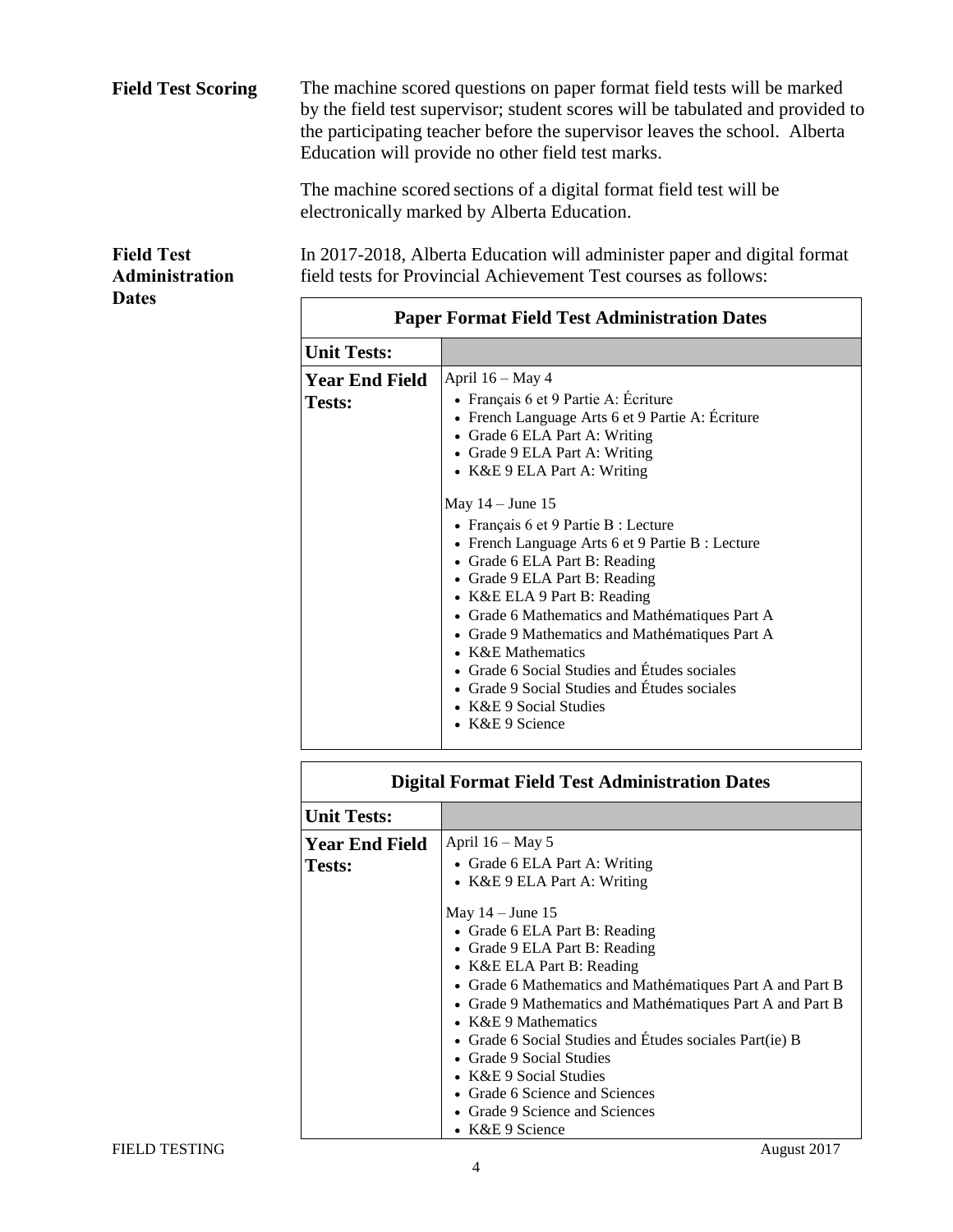## **Deadline for Field Test Requests:**

 Paper format year end field tests must be submitted by **March 20.** Digital format year end field tests must be submitted five business days prior to the preferred field test administration date.

**Participation Approval and Request Process**  A formal and deadline-sensitive process is used by Alberta Education to schedule and administer field tests in Alberta schools. That process, and school and school authority responsibilities related to it, are as follows: 1. If a superintendent has previously provided authorization for Alberta Education to conduct field tests within his or her school authority, the consent will automatically be carried forward to subsequent years. If a superintendent does not permit schools to participate in field testing or would like to verify or change the status of authorization, please notify [field.test@gov.ab.ca](mailto:field.test@gov.ab.ca) expressing this intent. 2. If a school principal has previously provided consent for teachers within his or her school to participate in the Field Testing Program, the consent will be carried over to subsequent years. If a school principal would like to remove this consent or would like to verify or change the status of consent, please notify [field.test@gov.ab.ca](mailto:field.test@gov.ab.ca) expressing this intent. 2.1. Using the Extranet, principals authorize individual teachers to access the Field Test Request System. When teachers sign up for the Field Test Request System service, an email will be sent to the principal indicating authorization is required. 2.2. If a principal has previously provided authorization for a teacher to access the Field Test Request System, the authorization will be carried forward indefinitely. Via the Field Test Request System, a principal can remove authorization for a teacher to access this application. 2.3. At any time, principals can monitor field test requests for the school using the Extranet. 3. Teachers submit field test requests: 3.1. Teachers who intend on requesting field tests must obtain a Public Authentication System (PAS) account. Instructions regarding this process can be found at this link: [http://goo.gl/aTGB8F.](http://goo.gl/aTGB8F) 3.2. To request field tests, the teacher whose students will be writing the field tests can submit a request using the Field Test Request System - [http://public.education.alberta.ca/FieldTestScheduler.](http://public.education.alberta.ca/FieldTestScheduler) Alternately, teachers can submit field test requests by paper form and email the request to [field.test@gov.ab.ca](mailto:field.test@gov.ab.ca) [http://education.alberta.ca/admin/testing/forms/.](http://education.alberta.ca/admin/testing/forms/)

- 4. Alberta Education schedules field test placements:
	- 4.1. The individual field test request is reviewed to determine if it matches an available field test administration; where a match is